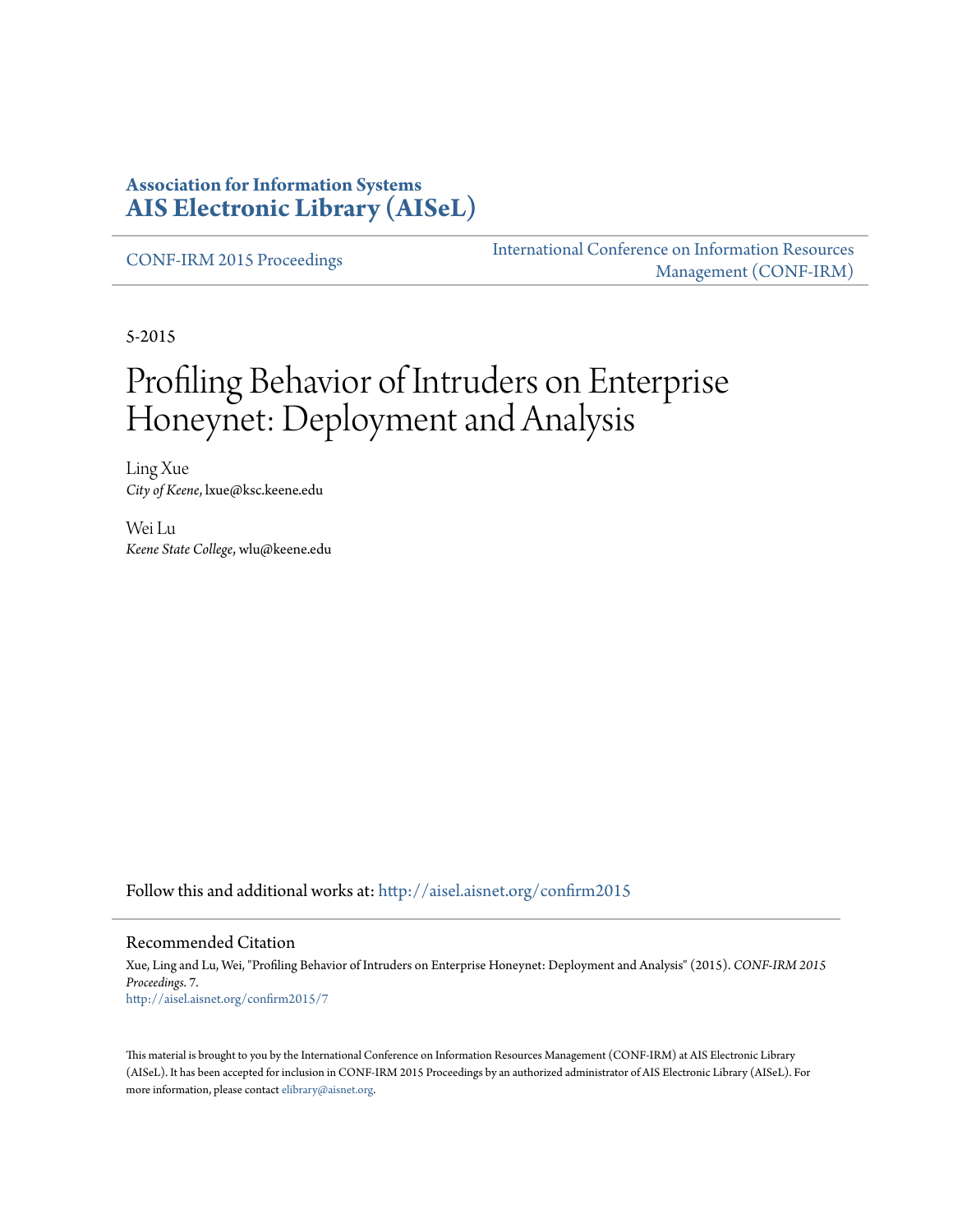## **R61. Profiling Behavior of Intruders on Enterprise Honeynet: Deployment and Analysis**

Ling Xue City of Keene lxue@ksc.keene.edu

Wei Lu Keene State College wlu@keene.edu

#### *Abstract*

Network and information security continues to be one of the largest areas that require greater attention and improvement over the current state of infrastructure within enterprise information systems. Intruders to enterprise networks are no longer just hacking for fun or to show off their programming skills; rather they are now doing it for profit-making motives. As a result, developing profiles for the behavior of intruders, trespassing upon business information systems within an enterprise networking environment, has become a primary focus of cyber-security research recently. In the proposed on-going project, we deploy a novel honeynet system using advanced virtualization technologies, in order to collect the forensic evidence of an attack, by allowing attackers to interact with compromised computers in a real enterprise network. We then analyze the behavior of intruders in order to investigate and compare their hidden linkages as compared with enterprise networks, and the attacker(s)' potential group structures, including attributes such as geographic distribution and service communities, thus providing strategies for enterprise-network administrators to stay protected against malicious attacks from external intruders. Preliminary results on the proposed research is very promising, showing intruders' behaviors over one month were distributed across over 60 different countries, and our work demonstrated that the most popular service intruders like use to interact with is the very HTTP Web itself.

#### *Keywords*

Honeynet, Network Security, Enterprise Information System, Virtualization

#### **1. Introduction**

Honeynets provide an information-gathering approach to security; they are used to gather information about threats in the network. A honeynet is an interactive type of honeypot which provides real systems and application for intruders to attack and thus captures real information on a real attack. A honeynet is based on the idea of deception (Warkentin 2006), in that the hackers are tricked into thinking that they are interacting with the real production systems; hence they can do all the damage thinking that they are not being watched.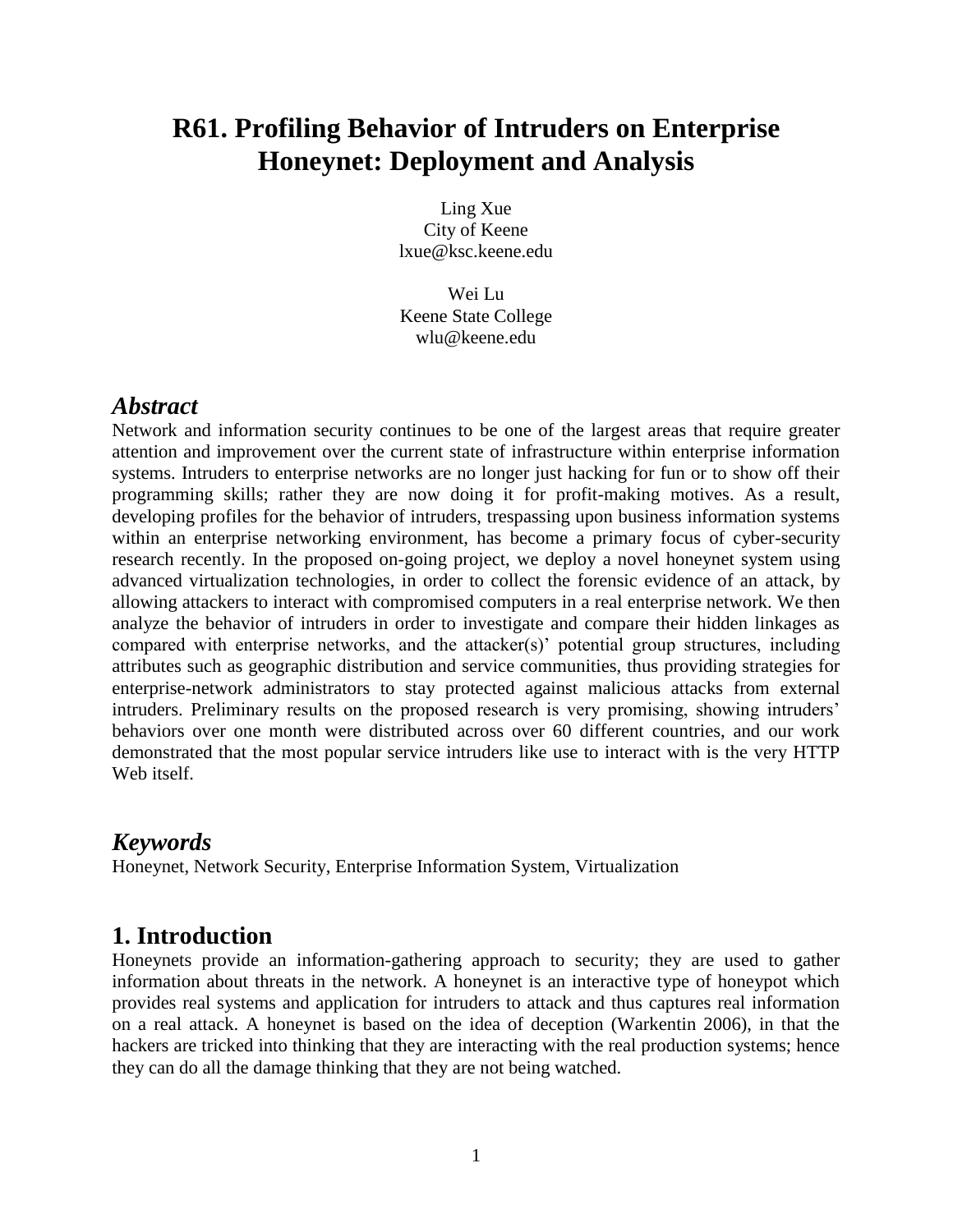That collected information is then used for improving the detection, defense, and mitigation techniques employed against those monitored types of attacks. In this context honeynets are not only important for attracting attackers so as to capture great amounts information on the activities of the black-hat community, but a honeynet project in the enterprise system can help the information system manger enforcing better security policies on the basis of vulnerabilities found by honeynet, thus developing different security aspects involved in setting up and maintaining a honeynet on a digitalized enterprise networking system (Romney et al. 2005).

In the enterprise information system, honeypots are typically used to add another layer of security to the network, as more-conventional firewalls and network-intrusion detection systems (NIDS) have some limitations including, for example: (1) The network firewall placed at the network's external interface to the Internet cannot protect hosts within the corporation from threats that originate within the corporate network (intranet attacks), and (2) some attacks can manage to bypass the firewall, while the NIDSs usually suffer from large numbers of false positives and false negatives (Russell 2000). The increasing use of encryption also reduces the amount of useful information that can be collected within a NIDS; plus, a NIDS may fail to detect new attacks having signatures unknown in its forensic database (Provos and Holz 2007).

Therefore deploying a honeynet to capture real attacker actions can help acquire the information missed by the firewall and NIDS. Furthermore, this information can be used to refine NIDS rules, in order to reduce the number of false positives, thus helping to deploy stronger security measures for protecting enterprise information system from internal threats (Honeynet 2004).

Toward the assistance of government regulations regarding information security, the collected information by a honeynet on an enterprise network is very useful for fighting and identifying criminals such as those precipitating distributed-denial-of-service (DDoS) attacks, spamming, phishing, keylogging, click fraud, as well as identify theft and information ex-filtration. Precedent has shown that such recorded evidence regarding what intruders are doing, and what their ultimate goals are, can be brought up in court toward convicting intruders of the enterprise network. Moreover predicting intruders' actions on the basis of data collected by the honeynet can mitigate the risks of being attacked.

One of the big challenges in deploying honeynets on an enterprise system is how costly and difficult-to-maintain they can be, when there are many different real systems and applications involved. In this research-in-progress, we propose a novel virtual-honeynet system based on the advanced hardware-virtualization (VM) technologies in which the fingerprinting of the honeypot systems cannot be spied out by intruders, thus protecting the whole honeynet system from direct attack by those very intruders it seeks to study.

### **2. Overview of Honeypot and Honeynet**

Honeypots can be classified into two major groups, namely low-interaction honeypots, and highinteraction honeypots. The difference between these two classes is the extent to which the attacker is allowed to interact with the system. As the words suggest, a low-interaction honeypot keeps suspected-attacker contact with the physical system to a minimum, by way of emulated systems and applications for the attacker to target and typically the use of mere scripts to respond to the intruders activities. The major advantage of low-interaction honeypots is that they are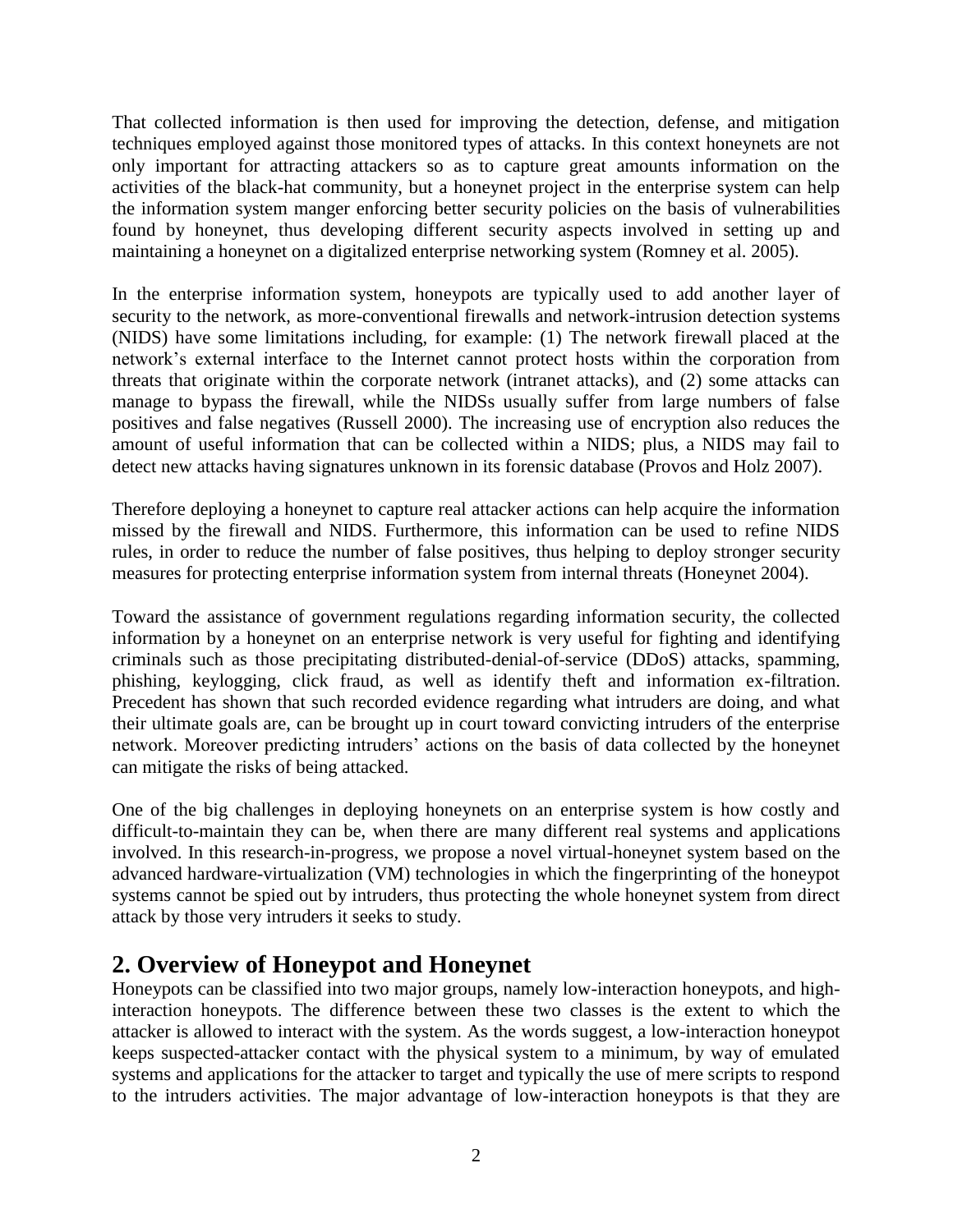simple to make and easier to deploy, and the information gathered is mostly statistical data on port-scan and worm attacks, plus new and ongoing attack patterns. A high-interaction honeypot on the other hand, is the one that uses real systems and applications to interact with the attackers. A network which employs honeypots of this type is what we call a honeynet. These are simply systems running real operating systems such as Windows Server, Linux that are placed on a real network as honeypots and then exposed (but not via the usual contrived weaknesses) to the hackers to be attacked. A great deal of valuable information can be collected from the attackers' high degree of interaction with such a honeynet. For the accuracy and integrity of the data collected, the honeynet systems should not be intentionally compromised (or configured) in any way that will advertise them to or make them more vulnerable to attackers (Currant 2005). Limitations with high-interaction honeypots are high maintenance and close monitoring, as well as the need to analyze the attacker's behaviors and attempt to find the motivation of their attacks, which can be quite time consuming.

A physical honeynet is one in which the honeypots applications are running on separate physical machines, rather than being run as several virtual hosts in a single physical machine; in contrast to a physical honeynet, a virtual honeynet is a technology that virtually implements many different operating systems in one hardware computer, and hence rather than having a honeynet containing different physically separate honeypots, all the honeypots will be virtually housed in one machine and still appear to the attacker as different separate machines. The main advantage of using a virtual honeynet over a classic physical honeynet is the cost of equipment: a virtual honeynet often needs only one physical machine, rather than requiring the security researcher to buy many physical machines and their connecting equipment. It is also easy to manage since all the honeypots are configurable in-and-from one physical machine.

There are two typical types of virtual honeynets: one is self-contained and the other one is hybrid. The self-contained virtual honeynet is where the whole honeynet, which includes honeypots and the honeywall and any other data control and data capture tools, is contained in only one physical computer. It is advantageous because it is portable to carry the whole honeynet around from place to place. Furthermore using only one hardware device cuts much on the cost of buy-ing many separate computers. The main drawback of self-contained honeynet however is that since all the services are run in one machine if that machine fails or is compromised then the whole honeynet is gone, and if the attacker detects they are interacting with a self-contained virtual honeynet they can then attack other parts like the firewall, the IDS since they are all in the same system. Also there is going to be a great need of memory and CPU power in that machine, hence the cost of upgrading its CPU and memory may be too high.

We are therefore proposing a new type of hybrid-virtual honeynet, in which control and capture of data are implemented in physically separate machines and the honeypots are then run virtually on the same computer. This approach is more robust than the purely physical, self-contained honeynet model, and is very flexible as there are no limitations on the type of technologies to use for data control and data capture.

### **3. The Proposed Virtual Honeynet**

Figure 1 illustrates the networking topology of our honeynet architecture, following which we describe the main functions for each component.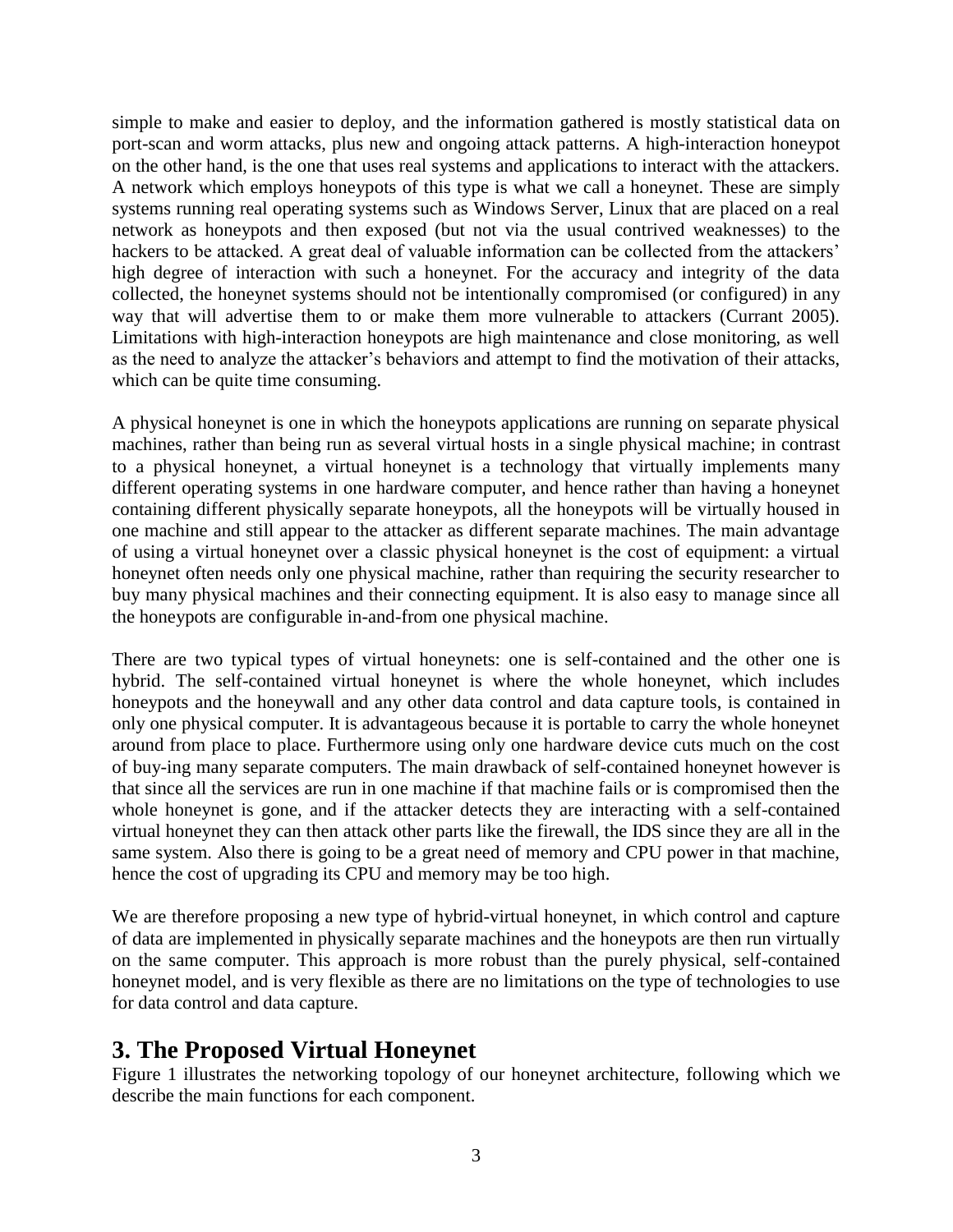

**Figure 1.** Hybrid Virtual Honeynet Architecture and Technology

#### **3.1 Data Control**

Data control is the most important function when implementing a honeynet, as this function is providing an environment for the attacker to carry out the attack activities, with as much freedom as possible, and without noticing that he or she is interacting with a honeynet. Data control of a honeynet also has to prevent the attacker to use the honeynet from targeting other non-honeynet machines either by mistake (if the intruder means only to target computers on the single network) or intentionally, even when the honeynet itself is compromised. In our virtual honeynet we implement different data-control layers (such as counting outbound connections, intrusion prevention gateways, or bandwidth restrictions), so that our system can avoid a single point-offailure, especially for new types of attacks. This module also ensures that our honeynet blocks all outbound connections to the real production systems (or to the rest of the Internet, for that matter) in the event of software or hardware failures within the honeynet.

#### **3.2 Data Capture**

Data-capture functionality attempts to record as much data and details (metadata) as possible from the attackers' actions by monitoring and logging all their activities while ensuring that such monitoring is imperceptible to the intruder. All activities must be captured including activities on the network, against the honeynet hosts, as well as those activities that originate within the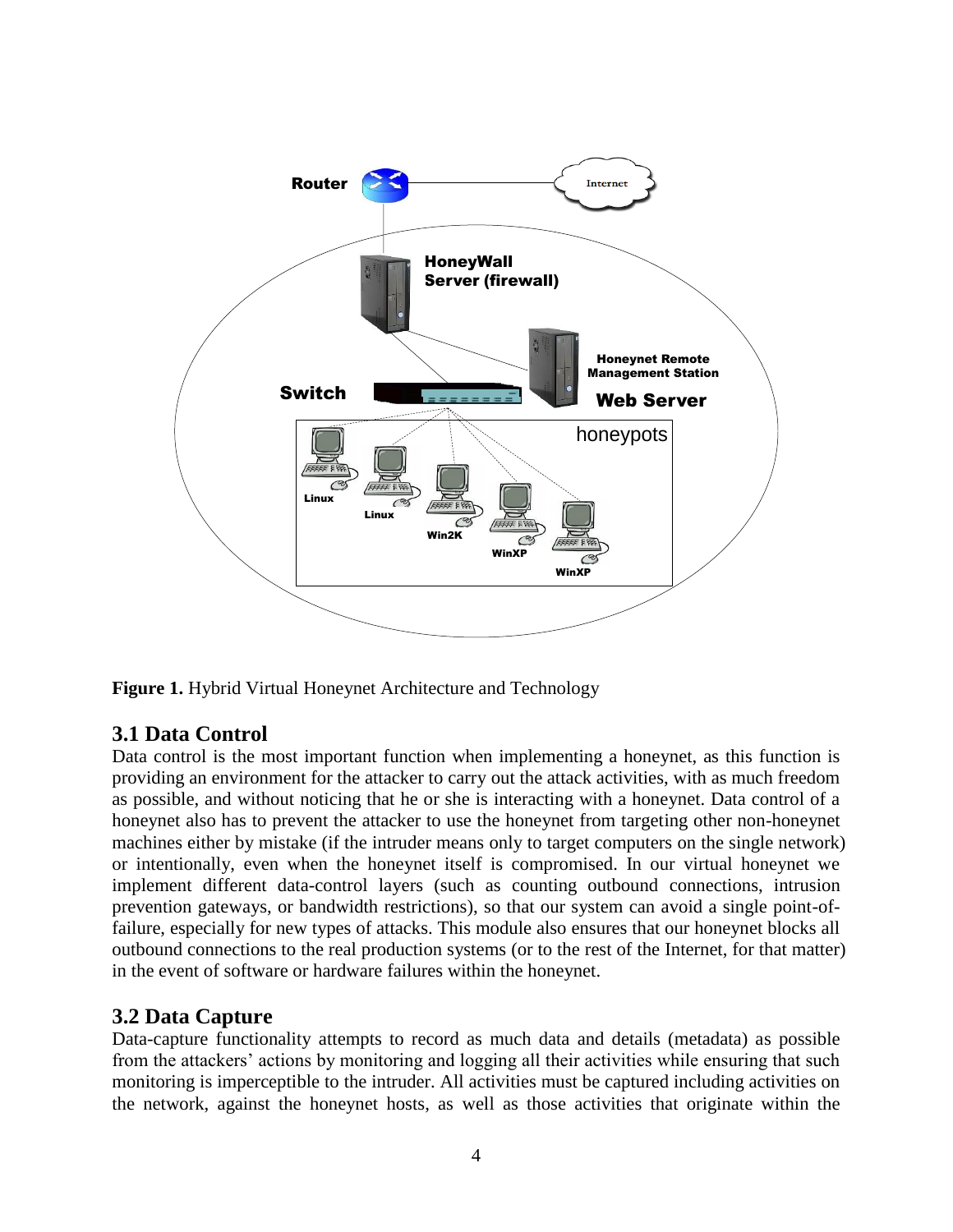honeynet. One of the major challenges faced by data-capture is the use of encryption (e.g. in SSH sessions) by the black-hat community. Merely sabotaging the honeypot's ability to receive encrypted packets by shortening the length of its public session-keys would be too conspicuous to attackers. Likewise producing weak public session-keys though reducing the quality of their hash upon the private key would still be too obvious, as well. This means that encrypted data has to be captured in the unencrypted form. This can obviously be done by simply trying to break (brute-force) the public session-keys and then decrypt the data, but to do so is exceedingly difficult because the attacker expects us to be using keys of sufficient length (e.g. 256-bit or more). Another approach is to capture the data post-decryption within the honeypot's operating system, which is indeed the technique used by the kernel-based Sebek tool used for data-capture by the honeynet project. Using different layers to capture this data can be beneficial since if one system missed some details, then it remains possible for us to capture the packets with one the others. Also, if the attacker is able to detect that he or she is being monitored, and tries to bring down the capturing tool (e.g. by disabling or bypassing Snort somewhere) then we are still able to capture those details, and others, with the remaining tools. In our honeynet we apply Sebek, IDSs, and firewall logs, to conduct data capture.

#### *3.2.1 Using the Sebek data-capture tool*

Sebek is a data capturing tool that resides in kernel space and is able to capture some data on user activities as they access the system. It is able to copy most or the entire intruder's activities from the honeypot(s) and transfer it over the honeynet network to the honeywall anonymously without the intruder detecting this. The Sebek tool does keystroke logging for encrypted sessions, and it is able to retrieve passwords that intruders use for remote logins, retrieve input of keys to decrypt the encrypted data, and to recover files copied over Session-Control Protocol (SCP) (Dornseif, 2004). When encryption is not used, it is easier to get the intruder's keystroke actions and user output details using a tool like Ethreal which can sniff packets in the wire and then do some stream reassembly to determine the TCP sessions of the intruder. Using Sebek in the operating system's kernel space enables administrators to capture any intruder's activities regardless of what binaries the intruders are using for decryption. Also because user space is separate from kernel space, the Sebek instance can be hidden from all users, including those with root privileges.

#### *3.2.2 An intrusion-detection system*

In our honeynet we use Snort, an open-source Intrusion Detection System (IDS) to monitor and log all traffic in the honeynet. Snort sits between the honeynet and the external network, examining and reporting (including generating alerts) all traffic according to a pre-defined configuration of rules. In our honeynet project, Snort is set to a full-logging mode so that it captures all the IP packets, plus TCPdump is employed to capture all the network traffic in binary format. So whenever the snort instance fails, the data missed is still fully recorded by TCPdump. Another type of IDS we deploy is Bro, the functions of which are mostly anomalydetection-based, and can be used to complement Snort though capturing additional details, as well as for correlation of results.

#### *3.2.3 Firewall logging*

The firewall monitors all traffic entering and leaving the honeynet, so logs of this traffic can provide very useful data for analysis (e.g. an attempted backdoor access to the honeynet). The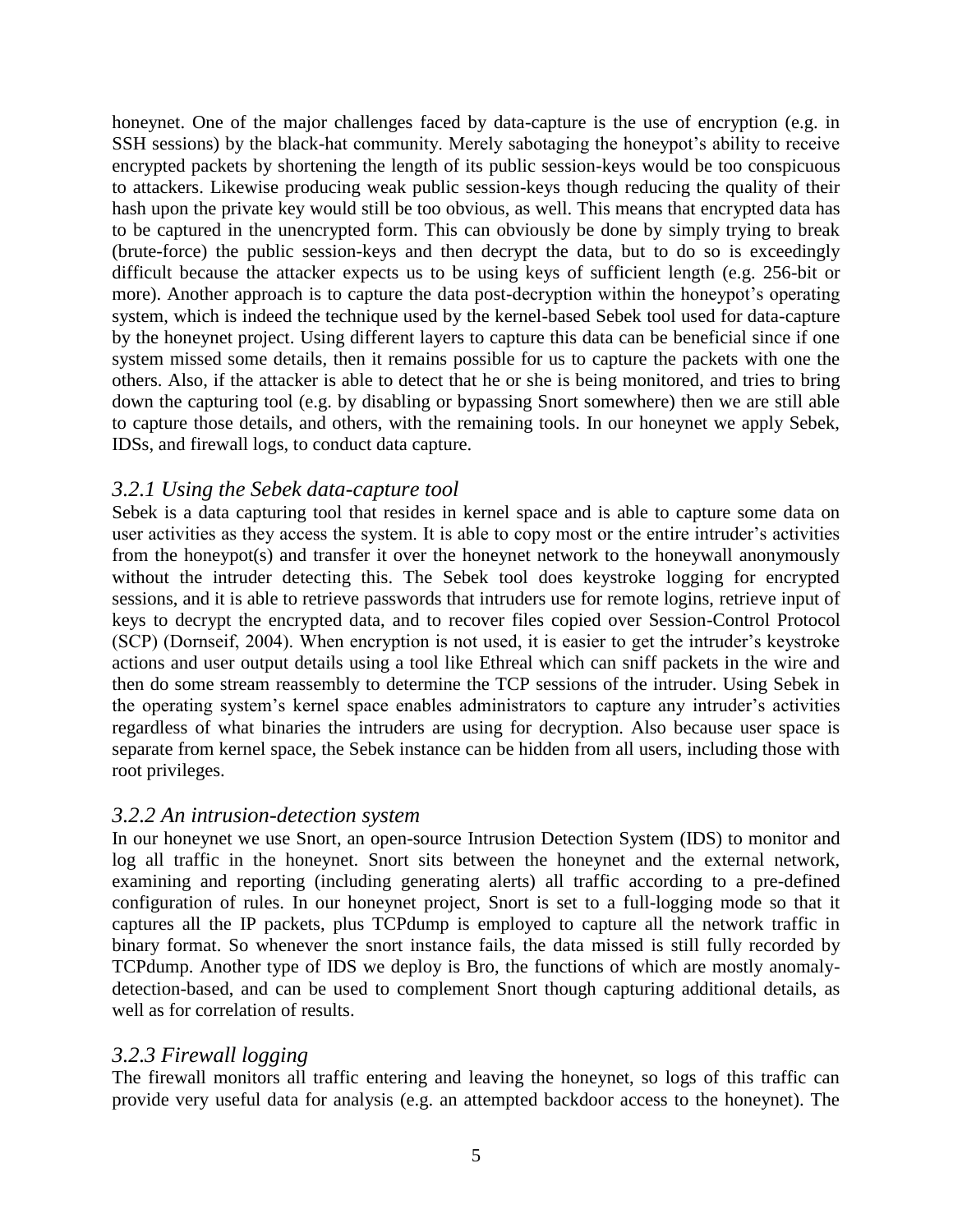firewall is able to log the failed or refused connections, which means that some details missed by other tools can be apprehended by these logs.

### **4. Deployment and Analysis**

There are three options for where we can place our honeynet in the target network, relative to other networking devices, which are either externally facing the Internet, internally behind the firewall, or in the demilitarized-zone (DMZ) subnet (Grimes 2005). Each of these locations has their own advantages and disadvantages, and the choice depends on factors including amount of network resources the enterprise has, and the objectives of deploying a honeynet.

For example, a research-based institution that wants to capture as much hacker details as possible will likely put their honeynet externally, whereas an organization that wants to have up-to-date details of the possible exploits to their production systems will likely place their honeynet internally. The expertise of the administrators can also be a factor in this decision, as some deployments are more complex than others.

In this ongoing research project we place our honeynet on the enterprise DMZ, in the same subnet alongside some legitimate public access DMZ servers (e.g. web and email servers), thus being able to capture early details of attacks to devices on the DMZ. Deploying honeynet in the DMZ subnet enforces more robust data-control measures compared to the other two options, as doing so works by way of placing an additional router between the honeynet and the DMZ firewall for controlling the outgoing connections from the honeypots, and therefore the production networks protected behind the DMZ are at less risk of being attacked.

We run our honeynet on an enterprise network for one month during which we received more than 200,000 packets. The total number of unique source IP addresses reaching our honeynet was originated from 62 countries. Most of the IP addresses belong to United States and China. Port 80 was the most common destination port according to our experimental analysis of the honeynet traffic collected over one month, i.e. the most popular service hackers like to interact with is port 80, as that is the port assigned to HTTP traffic, the basis of the World Wide Web.

### **5. Conclusions**

In this proposed continuation of our research-in-progress, we aim to investigate existing work in the area of forensics upon individual hackers and hackers' organizational structures, in order to develop a novel hybrid-virtual honeynet technique with which to collect the forensic evidence of attacks by allowing attackers to interact with compromised computers in a real enterprise network. To the best of our knowledge, we believe the proposed work is the first attempt to address a key gap in the discipline of Network Security, by mapping the linkages between the characteristics of attacking traffic and their possible structure hidden behind, thus allowing the average enterprise systems-administrator to keep protected against malicious attacks from computer intruders.